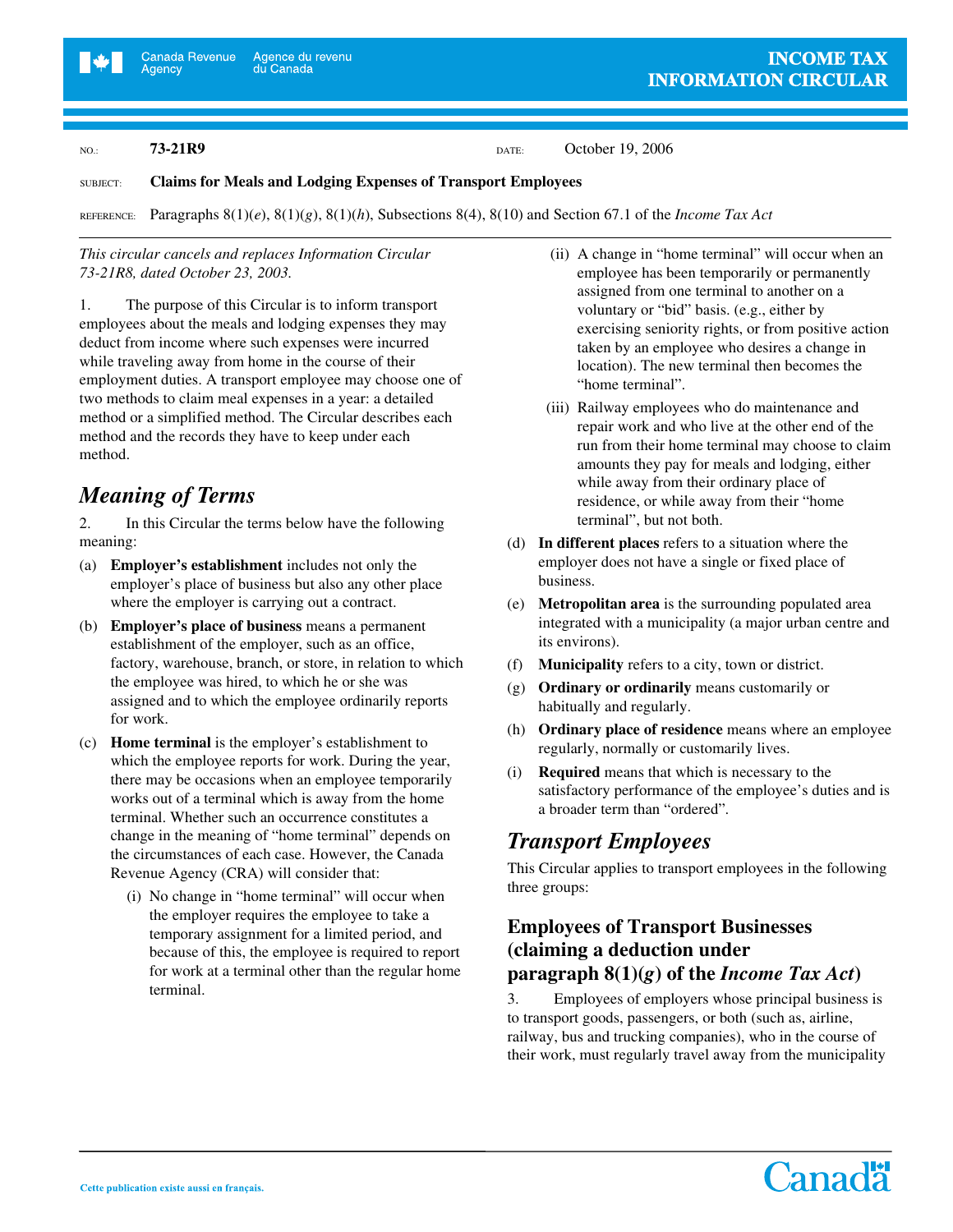and the metropolitan area, if there is one, where their employer's establishment to which they report for work is located, on vehicles used by the employer to transport goods or passengers, may deduct amounts they pay for meals and lodging while so away, to the extent they have not been reimbursed and are not entitled to be reimbursed for any part of the amounts deducted. This deduction is authorized by paragraph 8(1)(*g*) of the *Income Tax Act*.

Paragraph 8(1)(*g*) of the *Income Tax Act* contemplates journeys of such substantial distance and duration as to require disbursements for both meals and lodging while away from the relevant municipality and metropolitan area, if there is one. Therefore, to make a claim under paragraph 8(1)(*g*) of the *Income Tax Act*, employees must generally be away from home overnight in the performance of their employment duties. The deduction claimed under paragraph 8(1)(*g*) of the *Income Tax Act* is not intended for employees who return to their homes at the end of each day, and make disbursements for meals only as a matter of course.

However, the CRA is prepared to allow a deduction for meals only, even though no disbursement has been made for lodging, provided the duties of employment required the employee to stay away overnight and the employee can demonstrate that, rather than paying for lodging, he or she used other facilities. This may be the case where a transport employee uses a truck equipped with a sleeper cab.

A deduction for meals only may also be allowed (to the extent of a reasonable number of meals) where a transport employee, although regularly required to travel away on journeys of substantial distance and duration so as to require disbursements for both meals and lodging, occasionally travels, as part of the employment, on journeys of shorter distance and duration not requiring him or her to stay away from home overnight. Where the shorter journey is scheduled for ten hours or less, the CRA would expect the transport employee to eat breakfast and dinner meals at home, as is the case with most other employees. Accordingly, only one meal per day, namely lunch, will be permitted in these circumstances and only to those transport employees claiming meal expenses under paragraph  $8(1)(g)$  of the Act.

When making a claim under paragraph 8(1)(*g*) of the *Income Tax Act*, transport employees must use Form TL2, *Claim for Meals and Lodging Expenses*, to summarize trip information. Both the employee and the employer should complete this form.

Where the conditions of paragraph 8(1)(*g*) of the *Income Tax*  Act have not been met, the transport employee may be entitled to claim a deduction for travel expenses under paragraph 8(1)(*h*) of the *Income Tax Act* if all the conditions of that provision have been met. (See paragraph 6). Note that if a deduction is claimed in the year under paragraph 8(1)(*h*) of the *Income Tax Act*, no deduction can be claimed under paragraphs 8(1)(*g*) or (*e*) of the *Income Tax Act* for that year.

#### **Railway Employees (claiming a deduction under paragraph 8(1)(***e***) of the** *Income Tax Act***)**

4. Railway company employees who are telegraphers or station agents and are acting in a "relieving" capacity, or railway employees who do maintenance and repair work, may deduct amounts they pay for meals and lodging while employed away from their ordinary place of residence. Authority for this deduction is subparagraph 8(1)(*e)*(i) of the *Income Tax Act*, and applies only to the three classes of railway employees specified above.

5. Other railway employees, such as engineers on temporary relieving duty, may deduct the cost of their meals and lodging while employed:

- away from the municipality and the metropolitan area, if there is one, where their home terminal was located; and
- at a location from which, by reason of distance, an employee could not reasonably be expected to return daily to a self-contained domestic establishment, in which the employee resided and actually supported a spouse or common-law partner, or a person dependent upon the employee for support and connected to the employee by blood relationship, marriage, common law partnership, or adoption.

This deduction is authorized by subparagraph  $8(1)(e)(ii)$  of the *Income Tax Act*.

Railway employees must use Form TL2, *Claim for Meals and Lodging Expenses*, to summarize trip information. Both the employee and the employer should complete this form.

## **Other Transport Employees (claiming a deduction under paragraph 8(1)(***h***) of the**  *Income Tax Act***)**

6. Employees whose duties consist of the transportation of passengers, goods, or both which regularly require them to travel on journeys of substantial distance and duration, may be entitled to claim a deduction in respect of amounts they pay in the year for meals and lodging expenses incurred while so away in the performance of their duties, even though some of the conditions of paragraph  $8(1)(g)$  of the *Income Tax Act* may not have been met. This may be the case where the employers' principal business is not the transportation of passengers, goods, or both. This deduction is authorized by paragraph (8)(1)(*h*) of the *Income Tax Act*, subject to the restrictions of subsections  $8(4)$  and  $8(10)$  of the *Income Tax Act* (explained below), provided all the following conditions have been met:

- (a) the employee is ordinarily required to carry on the duties of the office or employment away from the employer's place of business or in different places;
- (b) under the contract of employment, the employee is required to pay travel expenses incurred in the performance of the duties of the office or employment;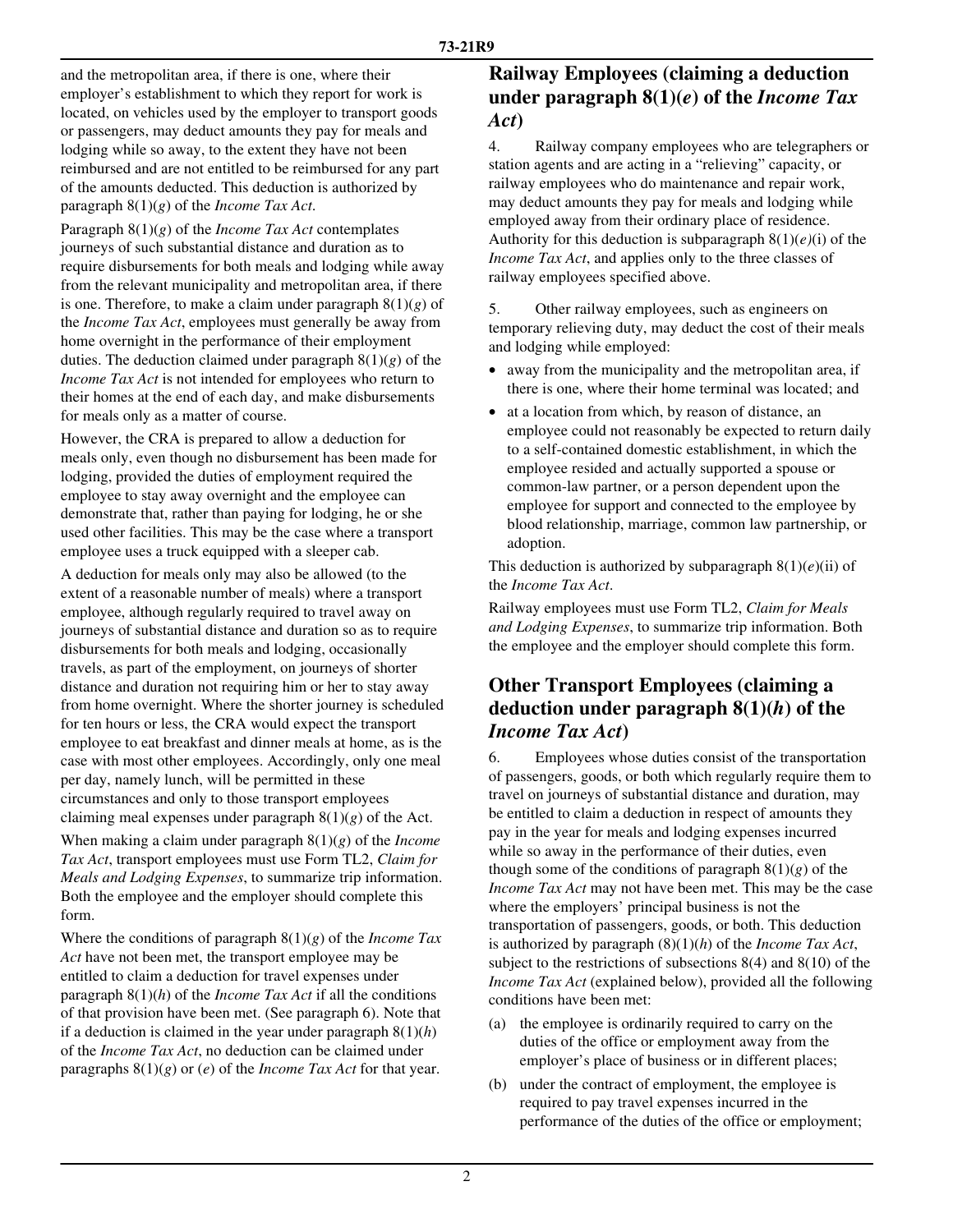- (c) the employee is not in receipt of an allowance for travel expenses that was excluded from income by virtue of subparagraph 6(1)(*b*)(v), (vi), or (vii) of the *Income Tax Act*, and
- (d) the employee has not claimed any deduction for the year under paragraph 8(1)(*e*) (expenses of railway employees),  $8(1)(f)$  (sales expenses) or  $8(1)(g)$ (transport employee's expenses) of the *Income Tax Act*.

Subsection 8(4) of the *Income Tax Act* provides that an employee can only deduct under paragraph 8(1)(*h*) of the *Income Tax Act* the cost of meals consumed during a period while he or she was required by his or her duties to be away for 12 hours or more from the municipality and the metropolitan area, if there is one, where the employer's establishment to which he or she regularly reported for work was located. Subsection 8(10) of the *Income Tax Act* provides that, when claiming a deduction for travel expenses under paragraph 8(1)(*h*) of the *Income Tax Act*, the employee is required to complete Form T2200, *Declaration of Conditions of Employment*, signed by his or her employer certifying the conditions of employment. When making a claim under paragraph 8(1)(*h*) of the *Income Tax Act*, transport employees must also use Form TL2, *Claim for Meals and Lodging Expenses*, to summarize trip information. Both the employee and the employer should complete this form.

Note that when claiming a deduction in respect of meals and lodging for a year under paragraph 8(1)(*h*) of the *Income Tax Act*, transport employees are not allowed to make a claim under paragraphs 8(1)(*g*) or (*e*) of the *Income Tax Act* for that year.

## *Allowances and Reimbursements*

7. A claim for meals and lodging made by employees of transport businesses and railway employees under paragraphs 8(1)(*g*) and 8(1)(*e*) of the *Income Tax Act*  respectively, must be reduced by the amount of non-taxable allowances and reimbursements they receive or are entitled to receive in respect of those expenses. However, under paragraph 8(1)(*h*) of the *Income Tax Act*, employees cannot claim any travel expenses, including meals and lodging, if they receive from their employer a reasonable allowance that was not included in their income because of subparagraph 6(1)(*b*)(v), (vi) or (vii) of the *Income Tax Act*. Where the employee must include the amount of the allowance in income, he or she may claim a deduction for meals and lodging expenses, where all other conditions of paragraph 8(1)(*h*) of the *Income Tax Act* have been met. Interpretation Bulletin IT-522R, *Vehicle, Travel and Sales Expenses of Employees*, provides more details concerning allowances, reimbursements, and accountable advances.

## *Amounts deductible for Meals*

8. The cost of a meal may only be claimed and a portion allowed as a deduction if the meal has, in fact, been paid for. Generally, neither paragraphs 8(1)(*e*), 8(1)(*g*) nor 8(1)(*h*) of

the *Income Tax Act* permit a deduction for meals consumed by individuals who, though they may otherwise qualify under either of these provisions, do not pay for meals but instead carry a lunch from home to work.

For those transport employees described in paragraphs 3, 4, 5, and 6, the amount they may deduct in respect of food or beverages consumed after February 1994 is limited to 50 per cent of the lesser of:

- the actual cost less reimbursements and non-taxable allowances, as explained in paragraph 7 above, and
- an amount that is reasonable in the circumstances.

Where expenses are incurred in respect of food or beverages consumed before March 1994, the amount that may be claimed is limited to 80 per cent of the lesser of:

- the actual cost less reimbursements and non-taxable allowances, as explained in paragraph 7 above, and
- an amount that is reasonable in the circumstances

The above limitations (in this Circular referred to as the "50 per cent limitation") are in accordance with section 67.1 of the *Income Tax Act*. If the cost of food or beverages is part of a package price that includes amounts not subject to the 50 per cent limitation, the employee will have to determine the value or make a reasonable estimate of the amount subject to the 50 per cent limitation.

## *Supporting Records*

9. A claim will be allowed only if it is supported by records and, where required, by receipts or vouchers. The extent of the records needed and the requirement to maintain supporting vouchers will vary with the method chosen by the transport employee for calculating the deduction. The two methods available are outlined below. Regardless of the method chosen by the transport employee to calculate expenses, any amount claimed for lodging must be supported by adequate receipts or vouchers. Transport employees that choose to use one method of calculation are expected to use that same method consistently throughout a taxation year.

# *Methods of Calculation*  **Detailed Method**

10. The detailed method requires anyone who claims a deduction to maintain a record book with the following information: the date the expense was paid, the time the trip started and ended, the geographical location (e.g., name of town, etc.), the name of the restaurant or hotel where the amount was paid, the type of expense (e.g., lunch, dinner, lodging), and the amount paid. Expenses so recorded will be allowed to the extent that they are reasonable and supported by vouchers. The amount paid for meals is subject to the 50 per cent limitation described in paragraph 8.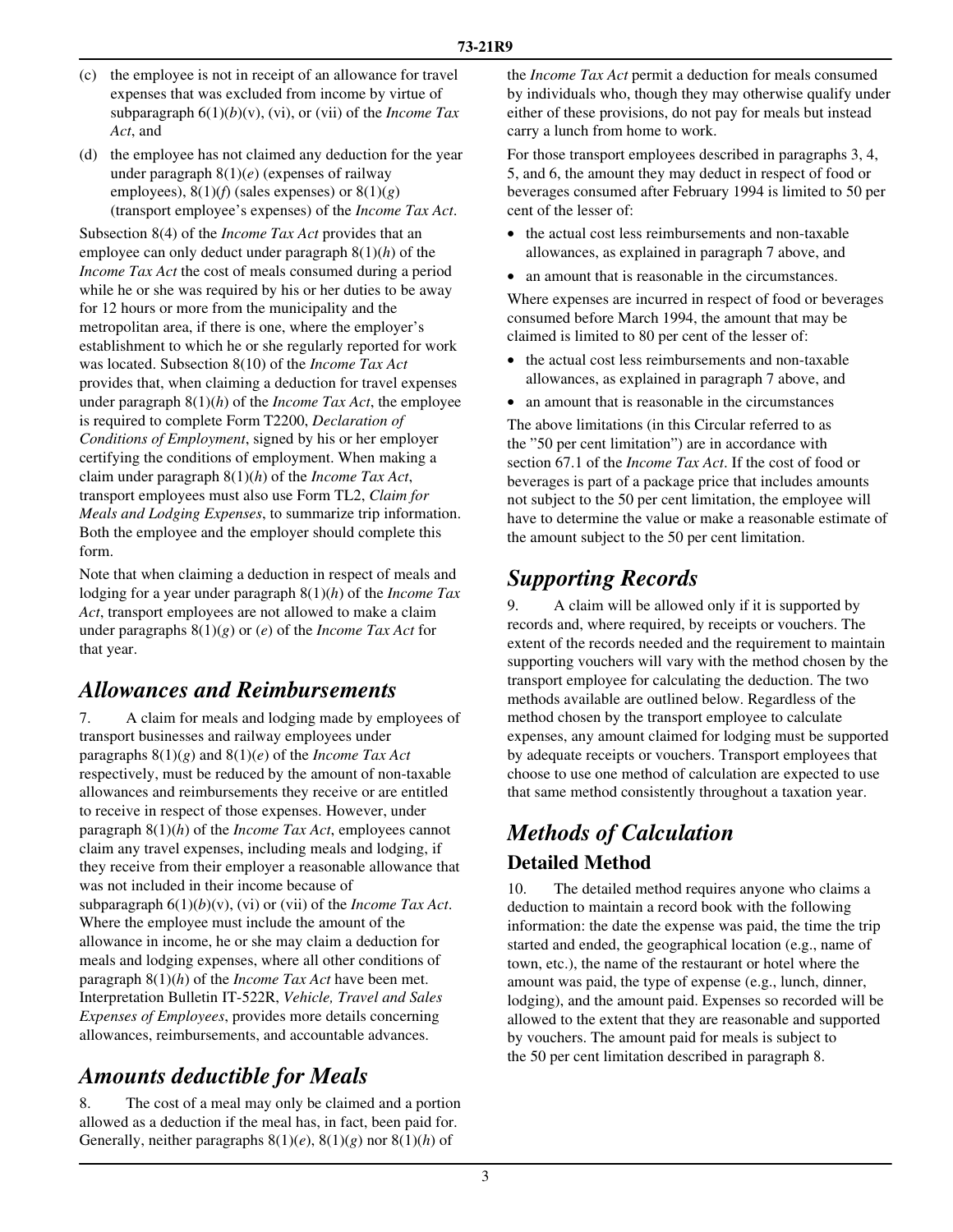Below is an example of this type of record book.

| <b>Meals and Lodging expenses</b> |                        |                                      |                         |                  |        |  |  |  |  |  |
|-----------------------------------|------------------------|--------------------------------------|-------------------------|------------------|--------|--|--|--|--|--|
| Date                              | Time in or<br>Time out | <b>Location</b><br><b>Restaurant</b> |                         | <b>Type</b>      | Amount |  |  |  |  |  |
| June $15$                         | 9:30                   | Oshawa                               |                         |                  |        |  |  |  |  |  |
| June $15$                         |                        | <b>Belleville</b>                    | Paradise Rest           | Lunch            | \$9.20 |  |  |  |  |  |
| June $15$                         |                        | Montréal                             | Dunns Rest              | Dinner           | 22.99  |  |  |  |  |  |
| June $15$                         |                        | Montréal                             | <b>Ouebec Motel Ltd</b> | Lodging          | 64.50  |  |  |  |  |  |
| June $16$                         |                        | Montreal                             | Dunns Rest              | <b>Breakfast</b> | 5.75   |  |  |  |  |  |
| June $16$                         |                        | <b>Belleville</b>                    | Paradise Rest           | Lunch            | 17.45  |  |  |  |  |  |
| June $16$                         | 16:00                  | Oshawa                               |                         |                  |        |  |  |  |  |  |

Employees should keep the record book in case the CRA wishes to verify the expenses claimed.

## **Simplified Method**

11. The simplified method requires the transport employee to maintain a record of trips actually taken during the taxation year under the following headings:

| <b>Meals and Lodging expenses</b> |                       |                    |         |                      |              |                  |           |  |  |  |
|-----------------------------------|-----------------------|--------------------|---------|----------------------|--------------|------------------|-----------|--|--|--|
|                                   |                       |                    |         |                      | <b>Hours</b> |                  | Number of |  |  |  |
| Date                              | <b>Departure Time</b> | <b>Destination</b> | Date    | <b>Check-in Time</b> | away         | <b>Km</b> driven | meals     |  |  |  |
| June 15                           | 7:00                  | Montréal           | June 17 | 16:00                | 57           | 1.100            |           |  |  |  |
|                                   |                       |                    |         |                      |              |                  |           |  |  |  |

When following this method, the CRA allows a flat rate for each meal without requesting a supporting voucher. For taxation years from 1990 to 2002, the flat rate is \$11 per meal to a maximum of \$33 per day. For taxation years 2003 to 2005, the flat rate is \$15 per meal to a maximum of \$45 per day. For 2006 and subsequent taxation years, the flat rate is \$17.00 per meal to a maximum of \$51 per day. The flat rate per meal is subject to the 50 per cent limitation described in paragraph 8. The transport employee should keep the record of trips actually taken in case the CRA wishes to verify the expenses. When transport employees choose to use this method, they may be asked to provide supporting documents from their employer indicating the number of days they were away and the number of hours spent while away.

#### *Batching Rates*

12. When transport employees, such as a crew on a work train, are provided with cooking facilities, and they purchase groceries and prepare meals either collectively or separately, the CRA will normally accept claims without supporting vouchers if the amounts they claim for meals per person per day do not exceed \$22.00 for taxation years from 1990 to 2002, \$30.00 for taxation years 2003 to 2005, and \$34 for 2006 and subsequent taxation years. The batching rates are subject to the 50 per cent limitation described in paragraph 8. The transport employee should keep the record of trips actually taken in case the CRA wishes to verify the expenses. When transport employees choose to use the batching rates, they may be asked to provide supporting documents from their employer indicating the number of days they were away and the number of hours spent while away.

## *Transport Employees Travelling to the United States of America*

13. The simplified method is also available for transport employees travelling to the United States of America for employment related duties. For meal expenses incurred in the United States, they are entitled, under the simplified method, to claim US\$15 per meal to a maximum of US\$45 per day for taxation years 2003 to 2005 and US\$17 per meal to a maximum of US\$51 per day for 2006 and subsequent taxation years. For those using the batching rate, they are entitled to claim an amount not exceeding US\$30 per person per day for taxation years 2003 to 2005 and US\$34 for 2006 and subsequent taxation years. These amounts must be converted to the equivalent Canadian dollars at the average exchange rate for the year, as determined by the Bank of Canada. The policy to allow US rates was introduced in 2003 and is applicable to 2003 and subsequent taxation years. Prior to 2003, the flat cost per meal under the simplified method was Can\$11 and up to Can\$22 per day for the batching rate. Claims made by transport employees travelling to the United States of America are also subject to the 50 per cent limitation described in paragraph 8.

## *Limitation of Number of Meals in a Day*

14. A claim for meals will be allowed to the extent the number of meals in a day is reasonable, which will depend on the number of hours the employee was away from home in the course of the employment duties.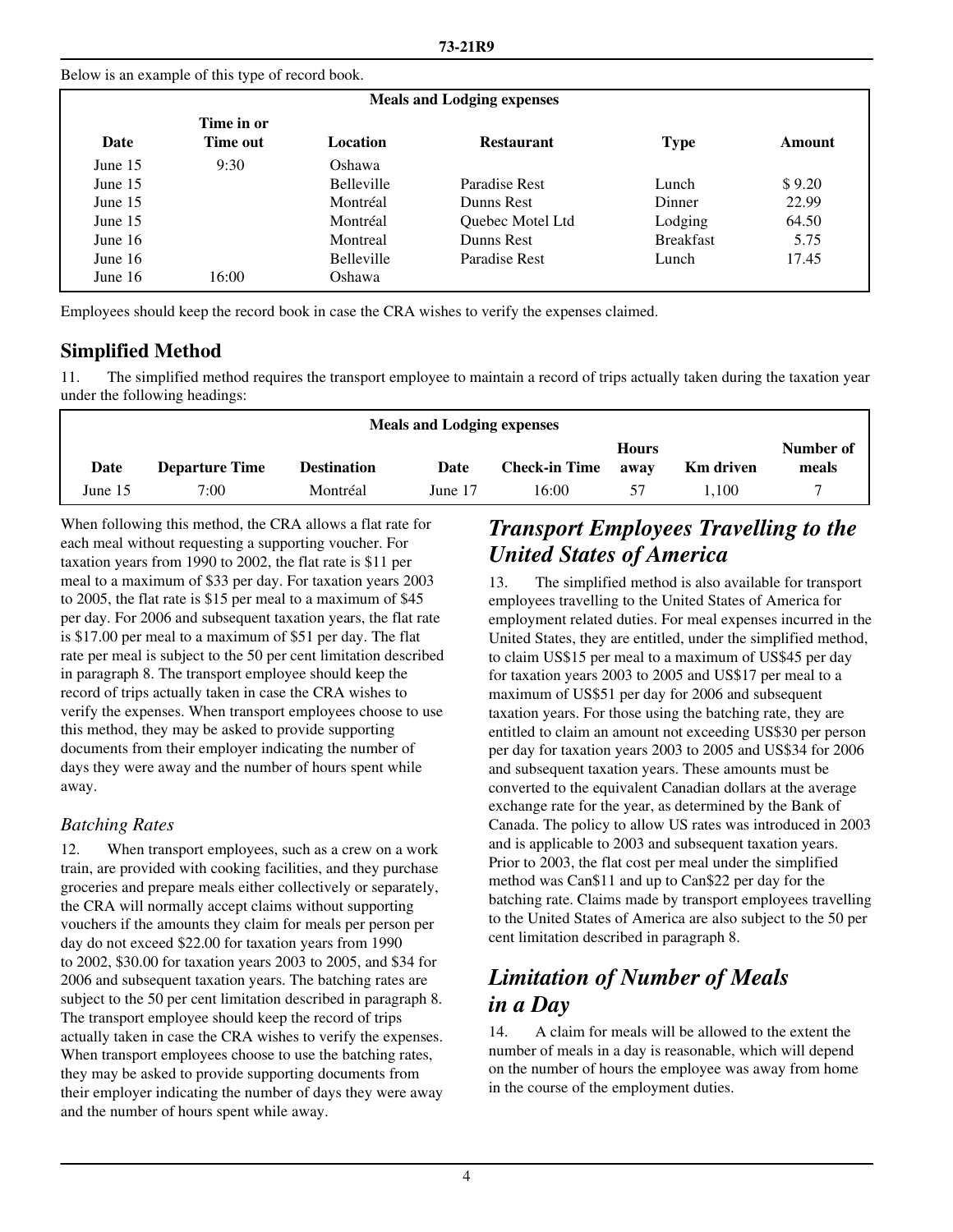Once all the conditions have been met under paragraph  $8(1)(g)$ ,  $8(1)(e)$ , or  $8(1)(h)$  of the *Income Tax Act*, (refer to paragraphs 3, 4, 5, and 6 of this Circular), the CRA is generally prepared to allow a maximum of one meal after every four hours from the departure time to a maximum of three meals per day, subject to the comments in paragraph 3 above. The three-meal maximum is for amounts paid for breakfast, lunch and dinner while the transport employee was away from the municipality and the metropolitan area, if there is one, where the employer's relevant establishment is located (as explained in paragraphs 3, 4, 5, and 6) . For the purpose of calculating the maximum number of meals allowed, a "day" is considered to be a twenty-four (24) hour period that begins at the departure time.

## **Departure Time**

15. The departure time for transport employees is considered to be the time the employee leaves the municipality and the metropolitan area, if there is one, where the employer's establishment is located.

## **Meals Supplied by Employers**

16. In some cases, an employer may charge employees for meals supplied through company-owned facilities. When this occurs, the cost to the transport employee for meals consumed is generally less than the amount the transport employee might otherwise claim under the simplified method demonstrated above. Therefore, the transport employee is required to use the detailed method for those meals. However, the transport employee may use the simplified method for those meals purchased but not supplied by the employer.

# *CRA's Verification Procedures*

#### **General**

17. The CRA has the authority under the Act to request additional information for the purpose of verifying claims that are made. Generally, such additional information would be requested to corroborate information contained on Forms TL2, *Claim for Meals and Lodging Expenses*, T2200, *Declaration of Conditions of Employment,* and T777, *Statement of Employment Expenses,* and to test the reasonableness of amounts claimed under the detailed and simplified methods.

#### **Detailed Method**

18. Transport employees who have chosen to use the detailed record-keeping method may be asked to submit the record book referred to in paragraph 10, and to supply supporting vouchers to substantiate claims for lodging and meal expenses claimed.

## **Simplified Method**

19. Transport employees who have chosen to use the simplified method may be asked to supply trip records to support the number of meals claimed, and vouchers to support any lodging they have claimed or to ask their employer to provide supporting documents indicating the number of days they were away and the number of hours spent while away.

## **Employer Reimbursement Policies**

20. The CRA may verify reimbursement policies and entitlements directly with the employer.

## **Verification Process**

21. When the CRA is verifying claims, the employee will normally receive a letter requesting any additional information that is required. The employee, or any individual acting on the employee's behalf, should supply the information within the time limit stated in the letter. If this is not possible, you should advise the CRA and, in all reasonable circumstances, an extension of the time limit will be granted.

#### **Reassessment**

22. The *Income Tax Act* provides for the reassessment of an individual's tax return

- (a) at any time, in cases of fraud, misrepresentation, or if a waiver has been filed;
- (b) for the previous ten calendar years where an employee makes a request under the fairness provisions; or
- (c) in most cases, at any time up to three years after the date the original assessment was mailed.

Information Circular 92-3, *Guidelines for Refunds Beyond the Normal Three Year Period,* provides more details concerning fairness provisions and can be obtained from our Web site at: **www.cra.gc.ca**.